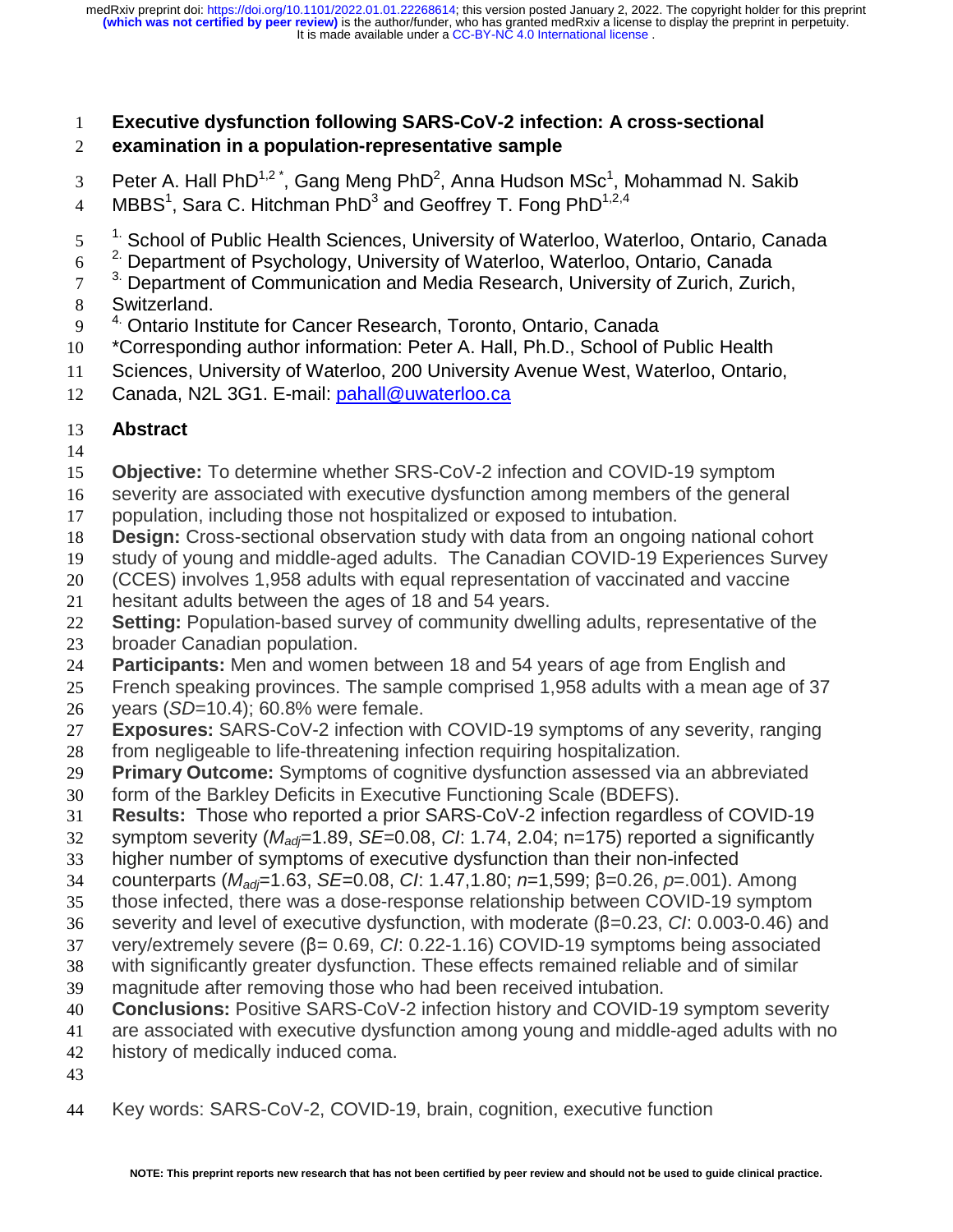#### 

## **Introduction**

Cognitive dysfunction is one of the potential adverse consequences of SARS-CoV-2 infection. It is understood that SARS-CoV-2 could impact the brain through a number of non-exclusive, indirect mechanisms including hypoxia, thrombosis, coagulopathy, 49 cytokine storm, and megakaryocyte invasion<sup>1-6</sup> .Studies of hospitalized patients have revealed cognitive deficits in the areas of memory, spatial navigation, attention, short-51 term memory, and executive function<sup>5,7</sup> Further, the cognitive impairments following S2 SARS-Cov-2 infection may persist after the acute phase of infection , a phenomenon 53 known as "long covid" $8,9$ .

Several studies have reported reliable evidence of cognitive dysfunction among 55 those previously infected with SARS-CoV-2.<sup>7, 10-14</sup> However, some of these studies are limited by non-representative samples and lack of comparison to non-infected controls in the general population. Examination of a population-based sample including asymptomatic and minimally symptomatic individuals, coupled with a control sample of non-infected individuals from the same population facilitates quantification of the reliability and magnitude of SARS-CoV-2 infection impacts on cognition, if they do indeed exist. Beyond the above, relatively little is known about the extent to which cognitive deficits are predicted by age or sex, as demographic moderators.

The current study reports findings from a population survey of 1,958 adults in the general population, who reported cognitive status, SARS-CoV-2 infection history, and 65 COVID-19 symptom severity. It was hypothesized based on prior research<sup>7, 10-14</sup> that (1) SARS-CoV-2 infection history would be associated with greater symptoms of executive dysfunction, and (2) severity of COVID-19 symptoms would be positively correlated with severity of cognitive dysfunction, in a dose response manner. Based on the increased sensitivity of higher cognitive functions to environmental and systemic insults, it was expected that older adults would be more susceptible to infection-related executive dysfunction than younger adults.

#### **1. Methods**

#### **Participants**

Participants were recruited as part of the Canadian COVID-19 Experiences Project

(CCEP15), a multi-study project which includes a national cohort survey of 1,958 adults

aged 18 to 54. One research objective was to examine differences between fully

vaccinated and vaccine-hesitant individuals on a broad set of demographic,

psychosocial, and experiential variables. Thus, the cohort was recruited to have an

equal proportion of fully vaccinated and vaccine-hesitant Canadians: 50.2% received

two vaccine shots, 43.3% had received no shots, and 5.5% received one vaccine shot,

82 but were not intending to receive a second shot). The mean age was 37 (SD=10.4) and

60.8% were female.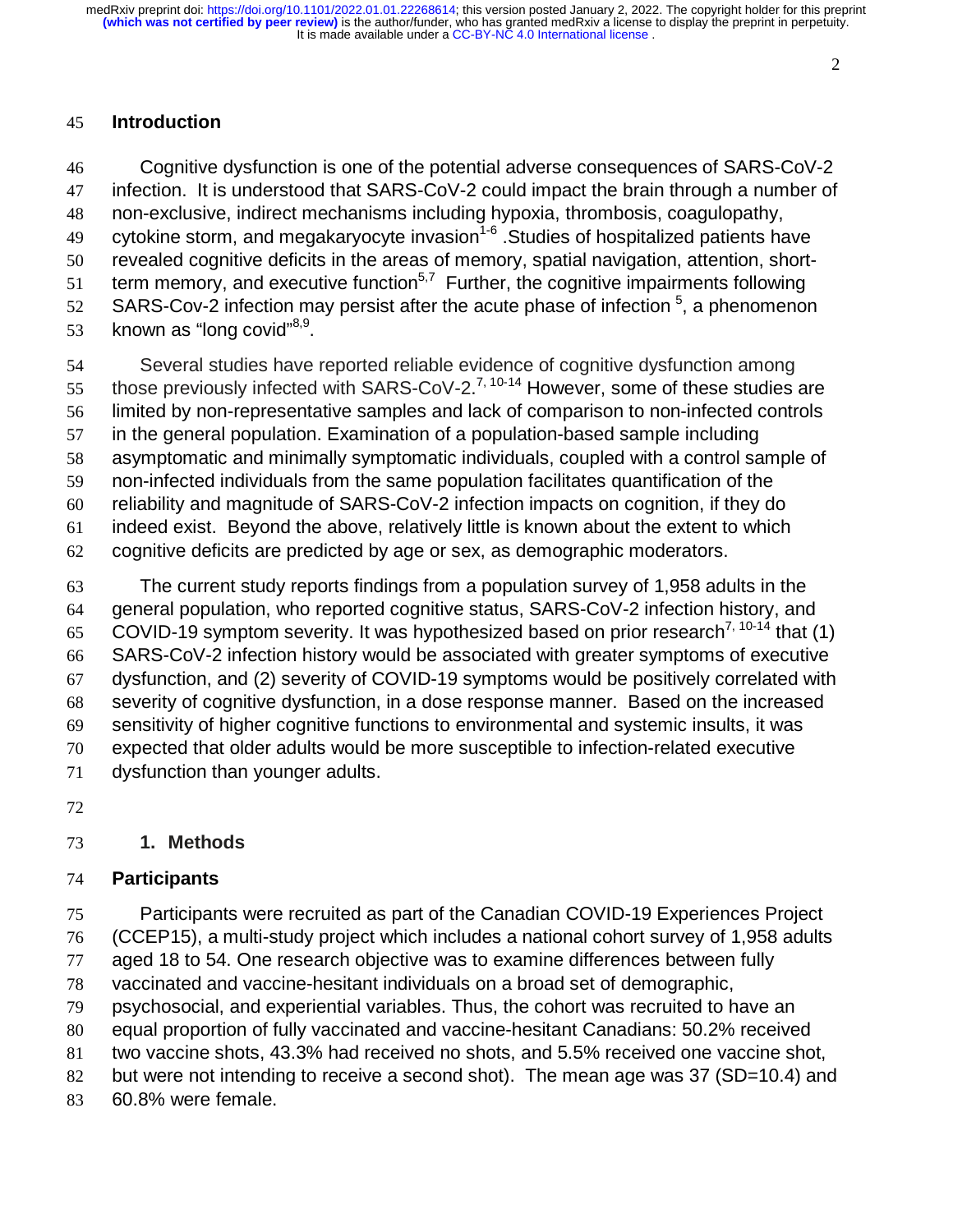#### 

### **Procedure**

The survey was conducted from 28 September to 21 October 2021, when the predominant SARS-CoV-2 variant in Canada was Delta (4 weeks prior to the appearance of Omicron16). Participants were contacted by email with an invitation to participate in the survey. A link to the survey was provided for eligible participants, and all measures were completed online following provision of informed consent. A quota target of equal number of vaccinated and vaccine hesitant was applied to obtain a balanced sample with respect to both vaccinated and vaccine-hesitant populations. Within each quota target, the sample was recruited from ten Canadian provinces through an online survey panel (Leger Opinion, the largest nationally representative probability-based panel in Canada). The survey firm and University of Waterloo monitored survey response in the sample of each quota to achieve the final representative sample. This study was reviewed and received ethics clearance from the institutional research ethics board of the University of Waterloo.

#### **Measures**

*Executive dysfunction.* Symptoms of executive dysfunction were assessed using four

"self-restraint" subscale items from the Deficits in Executive Functioning Scale, short

101 form (BDEFS-SF).<sup>15</sup> Respondents were asked how often they have experienced each

the four problems during the past 6 months, including "I am unable to inhibit my

reactions or responses to events or to other people", "I make impulsive comments to

others", "I am likely to do things without considering the consequences for doing them",

and "I act without thinking". Responses were indicated on a numerical scale where 1= never or rarely, 2=sometimes, 3=often, and 4=very often. Cronbach's alpha for the 4

items was 0.89, indicating acceptable reliability. The four executive dysfunction items

were averaged for this analysis to create a composite executive dysfunction measure.

*SARS-CoV-2 infection status:* Infection status was assessed using the question "What

best describes YOUR experience with [SARS-CoV-2] infection?" where 1= I have NOT

been infected, 2 =I have been infected, and 3= not stated.

*Symptom severity:* COVID-19 symptom severity was assessed among those who have

been infected by SARS-CoV-2 using two questions. (1) "How do you know that you

HAVE BEEN infected with [SARS-CoV-2]?" responses were given the answers of 1=

115 had symptoms but did not get tested,  $2=$  had symptoms and tested positive, and  $3=$ 

had no symptoms but tested positive. (2) "How severe was your [SARS-CoV-2] illness?"

The five-point response scale was 1=not at all severe, 2=slightly severe, 3=moderately

severe, 4=very severe, 5=extremely severe. Those reporting "had no symptoms but

tested positive" were incorporated into the second question as 1=not at all severe.

# **Statistical analysis**

Samples were post stratified by sampling regions: Alberta, British Columbia, Manitoba +

Saskatchewan, Ontario, Quebec English, and Quebec French, and the Atlantic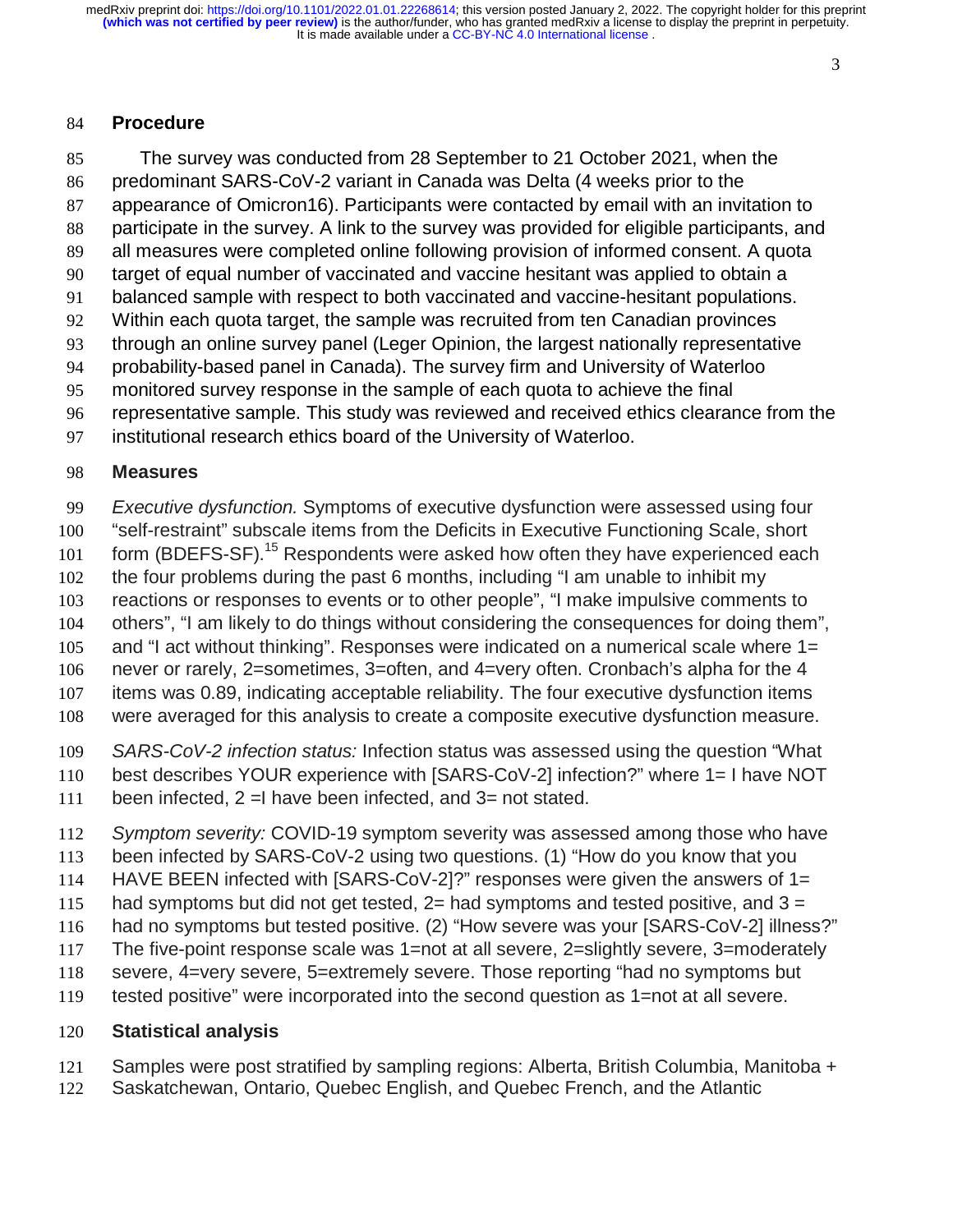provinces (Nova Scotia, New Brunswick, Prince Edward Island, Newfoundland and Labrador). Sampling weights were computed using a ranking procedure and calibrated to target marginal joint population distributions of sampling regions x SARS-CoV-2 infection status, and gender x age groups x SARS-CoV-2 infection status based on the 2016 Canadian census data and the disposition code data in the survey, thus allowing generalization to the Canadian population. Survey linear regression models incorporating survey strata and weights were applied to estimate composite executive dysfunction scores and their associations with SARS-CoV-2 infection status and COVID-19 symptom severity. Regression models controlled for respondents' gender and age groups (18-24, 25-39 and 40-54). All models were conducted in SAS with SUDAAN V11. All confidence intervals (CI) and statistical significance were assessed at the 95% confidence level.

- 
- 

# **2. Results**

Baseline characteristics of the sample are presented in Table 1. The majority of the participants were female (60%) and from the 25-39 (40%) and 40-54 (43%) age groups (Table 1). 84% of participants reported that they had not been infected; those who reported having been infected reported symptoms to be "not at all severe" (3%), "slightly severe" (2.4%), "moderately severe" (2.7%), with relatively few experiencing "very/extremely severe" (1%; Table 1).

Those who reported a prior SARS-CoV-2 infection regardless of COVID-19 symptom severity (*Madj*=1.89, *SE*=0.08, *CI*: 1.74, 2.04; n=175) reported a significantly higher number of symptoms of cognitive dysfunction than their non-infected counterparts 147 (*M<sub>adj</sub>*=1.63, *SE*=0.08, *CI*: 1.47,1.80; *n*=1,599; β=0.26, *p*=.001). Men were likely to<br>148 experience more cognitive dysfunction than women (β= 0.15, *p*<.001); younger ad the experience more cognitive dysfunction than women ( $β = 0.15$ ,  $plt; .001$ ); younger adults (25-39 years) were more likely to experience cognitive dysfunction than middle aged (25-39 years) were more likely to experience cognitive dysfunction than middle aged 150 adults (40-54 years; β= 0.30, *p*<.001).

151 Participants who reported "moderately severe"  $(M_{\text{adj}} = 1.85, 95\% \text{ C} / 1.63 - 2.08)$  and 152 "very" or "extremely severe" ( $M_{\text{adi}}$  = 2.32, 95% *CI* 1.85 – 2.78) COVID-19 symptoms were significantly more likely to have higher levels of cognitive dysfunction compared to 154 non-infected individuals  $(M_{\text{adi}} = 1.62, 95\% \text{ C} / 1.58 - 1.66)$  (Table 2).

A dose-response relationship between COVID-19 symptom severity and cognitive 156 dysfunction was evident, with moderate (β=0.23, *CI*: 0.003-0.46) and very/extremely<br>157 severe (β=0.69, *CI*: 0.22-1.16) COVID-19 symptoms being associated with significar 157 severe (β= 0.69, *CI*: 0.22-1.16) COVID-19 symptoms being associated with significantly<br>158 greater degrees of cognitive dysfunction, compared to those not infected and those with greater degrees of cognitive dysfunction, compared to those not infected and those with asymptomatic infections (Figure 1). Identical findings emerged following removal of 160 those who had reported receiving intubation.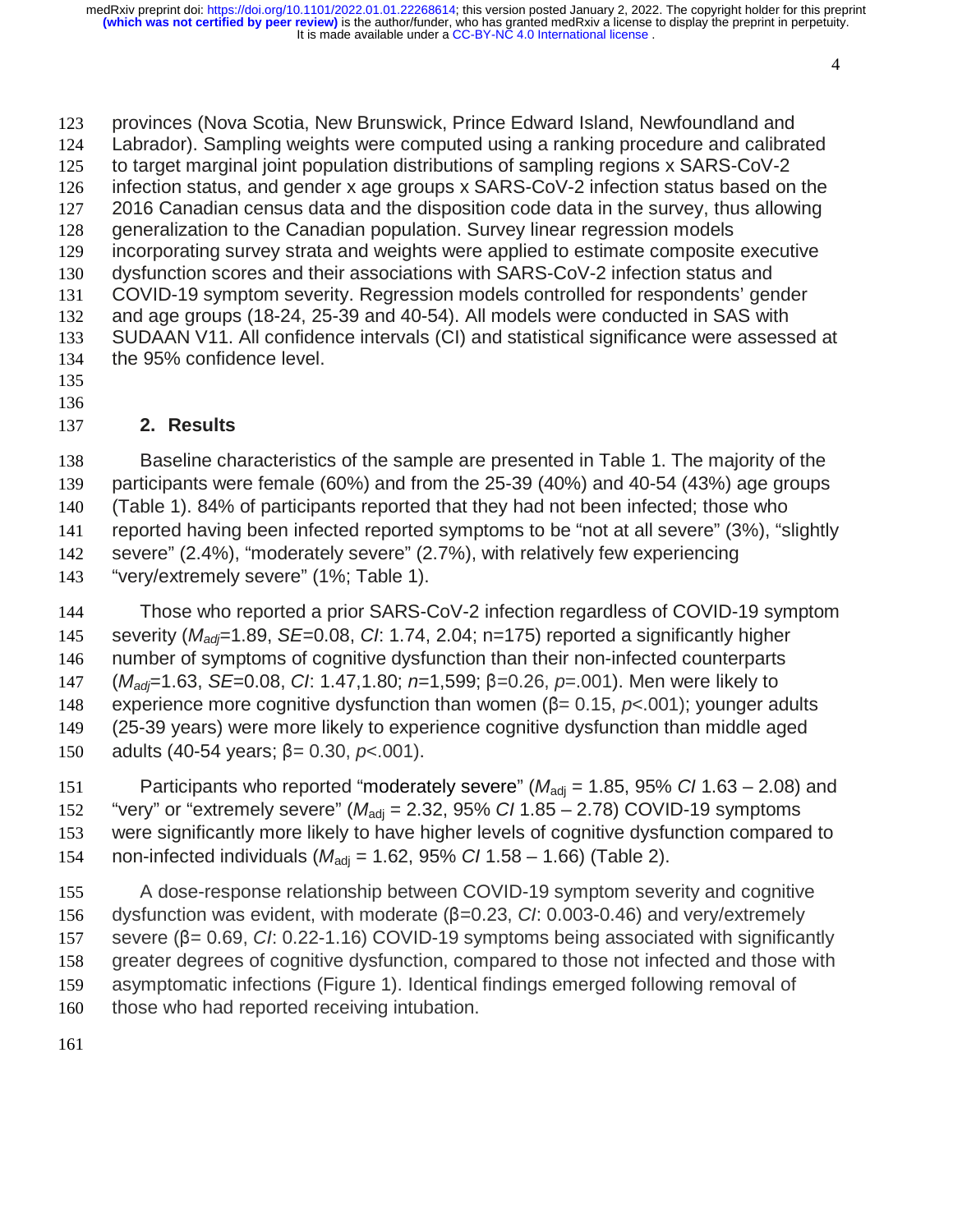#### 

### **3. Discussion**

In this population-representative cohort of community-dwelling adults, those with a positive history of SARS-CoV-2 infection reported more symptoms of cognitive dysfunction than those with no such history. This effect was stronger for men than for women, and for younger versus older adults. A dose-response relationship between COVID-19 symptom severity and magnitude of cognitive dysfunction was evident such that increasing infection severity was associated with greater symptoms of cognitive dysfunction. Importantly, reliable effects of positive SARS-CoV-2 infection history and COVID-19 symptom severity on cognitive dysfunction were evident even in this sample of individuals not typically subject to age-related cognitive decline (ages 18 to 54) and not exposed to medically induced coma via hospital-based treatment for severe COVID-19. Our findings were similar to a prior report of executive dysfunction as correlated 174 with COVID-19 symptom severity in a large population sample<sup>13</sup>.

There are several hypothesized mechanisms by which SARS-CoV-2 infection may produce cognitive dysfunction, including encephalitis, coagulopathy, cytokine storm, 177 hypoxia, and megakaryocyte invasion $4,5,6$ . The current investigation cannot distinguish among these neurophysiological mechanisms, or others that may yet be identified. The current findings do not preclude the possibility that symptoms of cognitive dysfunction are influenced by reporting biases among those who are continuing to experience emotional distress following the measurement period. Given that the effects of negative 182 mood on symptom reporting is causally established<sup>18</sup>, and given that mood impacts of 183 the COVID-19 pandemic are well-documented<sup>19-23</sup>, this possibility cannot be definitively excluded. However, at least one prior population-based study has found similar dose-response effects using performance-based measures of cognitive function (i.e., 186 cognitive tasks rather than reported symptoms).<sup>7</sup>

It is not clear why there appeared to be a stronger link between SARS-CoV-2 infection and cognitive dysfunction in younger- as compared with middled aged adults. It is possible that such deficits were more obvious to younger adults, given that a higher proportion would be in educational programs wherein lapses in attention and concentration may have been more salient to them. In either case, it is not clear how consequential symptoms of cognitive dysfunction would be expected to be, even if reliable across studies. It is not uncommon for other types of viral infections to cause symptoms of cognitive dysfunction, including the seasonal flu, herpes, MERS, Zika and 195 Varicella (chickenpox)<sup>24-28</sup>. Documenting the stability and functional impact of any SARS-CoV-2 infection impairments in cognition will be important.

Finally, given that the predominant SARS-CoV-2 variant during the time of the survey was Delta, the findings are applicable only to the Delta and earlier variants. Moreover, the retrospective nature of the study does not allow us to determine with confidence which infections were attributable to Delta versus earlier variants. We also cannot conclude that the same associations would be observed with the Omicron variant, in particular because of the lower COVID-19 symptom severity apparent with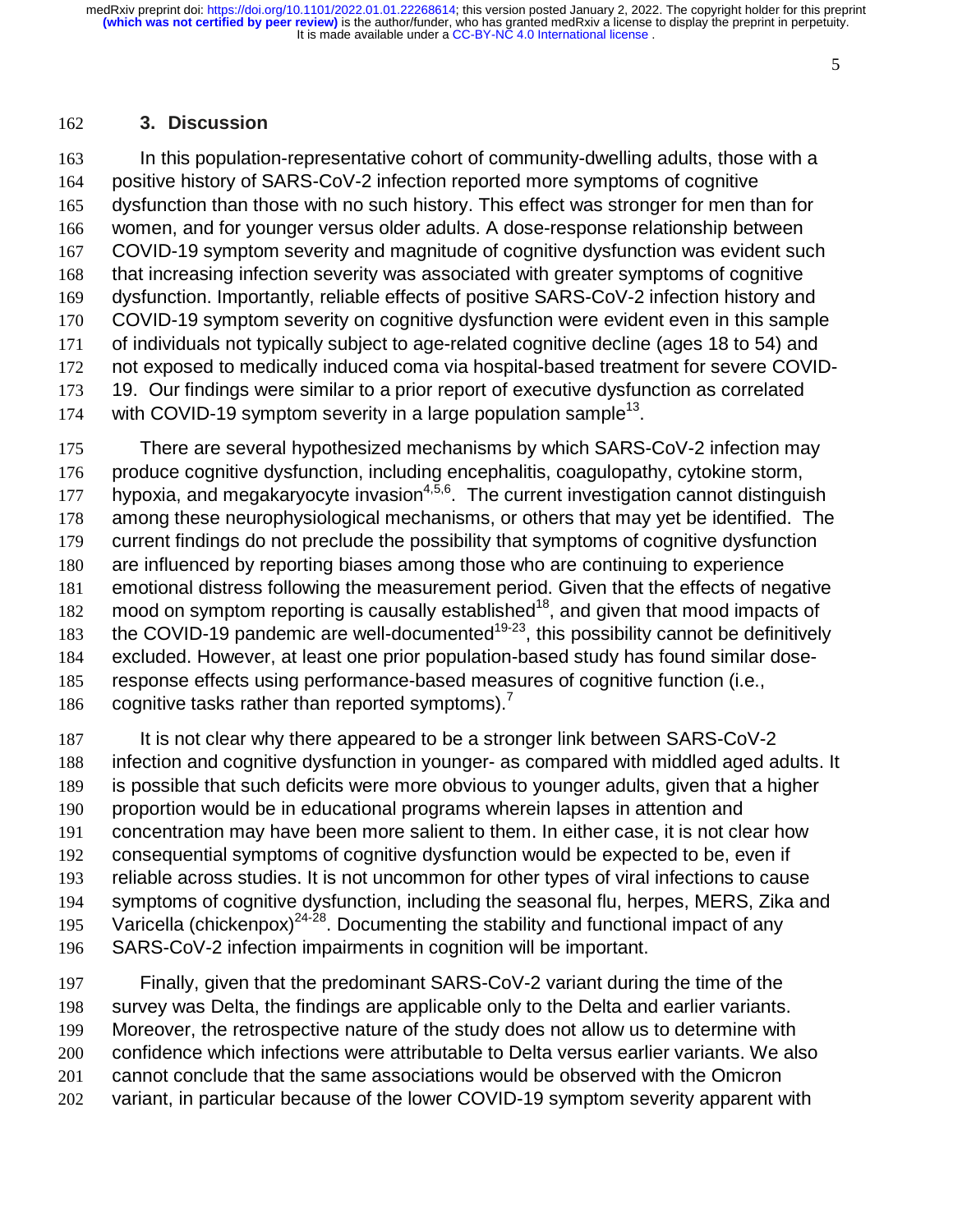203 Omicron in comparison with earlier variants, at least based on early data $29-31$ . In the current (pre-Omicron) sample, we found that only moderate and higher COVID-19 symptom severities were associated with significantly elevated symptoms of executive dysfunction. Further analyses of follow-up waves of the CCEP data will enable examination of the relative impact of the Omicron variant on symptoms of executive dysfunction.

## *Strengths and Limitations*

There are several strengths of the current study. One strength is the use of a large population-representative sample, consisting of infected individuals of a wide range of disease symptom severities—ranging from asymptomatic to hospitalized—as well as non-infected controls. Another strength is the use of a validated measure of subjective symptomology assessing everyday function rather than more sensitive but less ecologically valid performance-based measures. However, by virtue of the survey format, it was not possible to validate the infection status of individuals by testing. This may lead to under- or over-estimation of effect size and statistical significance of tests, vis-a-vis misreporting of infection status. This is a limitation of all survey studies of COVID-19 and cognitive dysfunction however. Finally, the cross-sectional design limits our ability to draw causal inference.

Future studies should examine the longevity of cognitive dysfunction symptoms over time, as well as the extent to which the dose-response and age gradients observed here are replicable across samples. Finally, additional studies examining neurological impacts at the level of the brain itself will be required, using functional brain imaging paradigms.

### *Conclusions*

227 In summary, the current study used a population-representative sample consisting of a balanced proportion of infected and uninfected individuals to estimate the association between SARS-CoV-2 infection and symptoms of cognitive dysfunction. Findings indicated that individuals previously infected with SARS-CoV-2 reported significantly greater symptoms of cognitive dysfunction than non-infected individuals. Further, among those reporting an infection, a dose-response relationship between COVID-19 symptom severity and cognitive dysfunction was evident, such that those with moderate to severe symptoms were more likely to experience symptoms of cognitive dysfunction. 

- 
-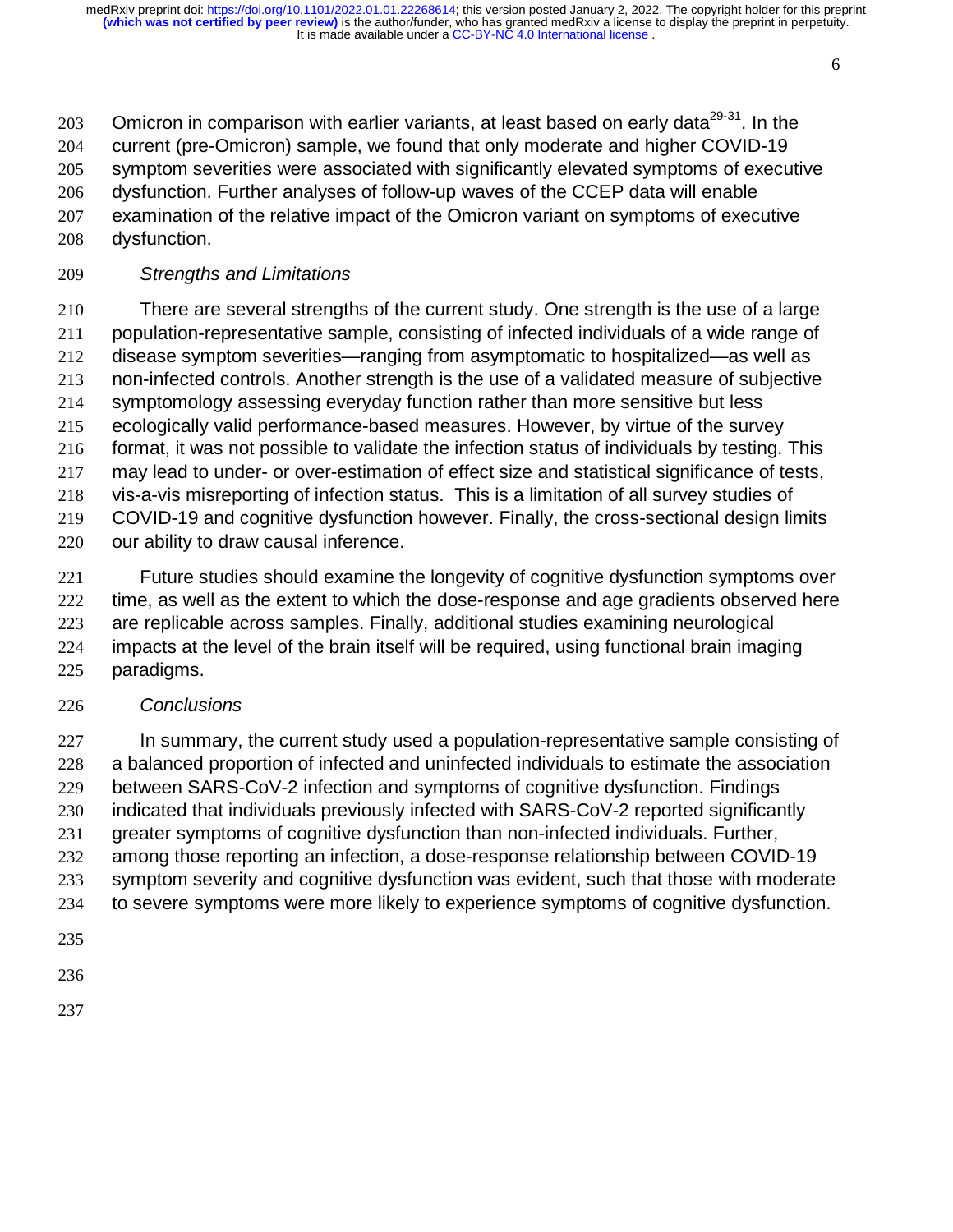#### 

#### 

#### **Research ethics statement**

- This study protocol was reviewed by and received approval from the University of
- Waterloo Office of Research Ethics.
- 

### **Funding statement**

- This research was supported by an operating grant to P. Hall (PI), G. Fong (co-PI) and
- S. Hitchman (co-I) by the Canadian Institutes for Health Research (CIHR), Institute for
- Population and Public Health (GA3-177733).
- 

### **Data Availability Statement**

- Data will be available upon reasonable request to the corresponding author.
- 

### **Conflicts of Interests**

- The authors declare no conflicts of interest.
- 

# **Acknowledgements**

- We thank Anne C.K. Quah and Thomas Agar for their assistance with survey design and management
- 

# **Figure 1 Legend**

- Effects of SARS-CoV-2 infection status and COVID-19 symptom severity on BDEFS
- scores; BDEFS=Barkley Deficits in Executive Functioning Scale.
-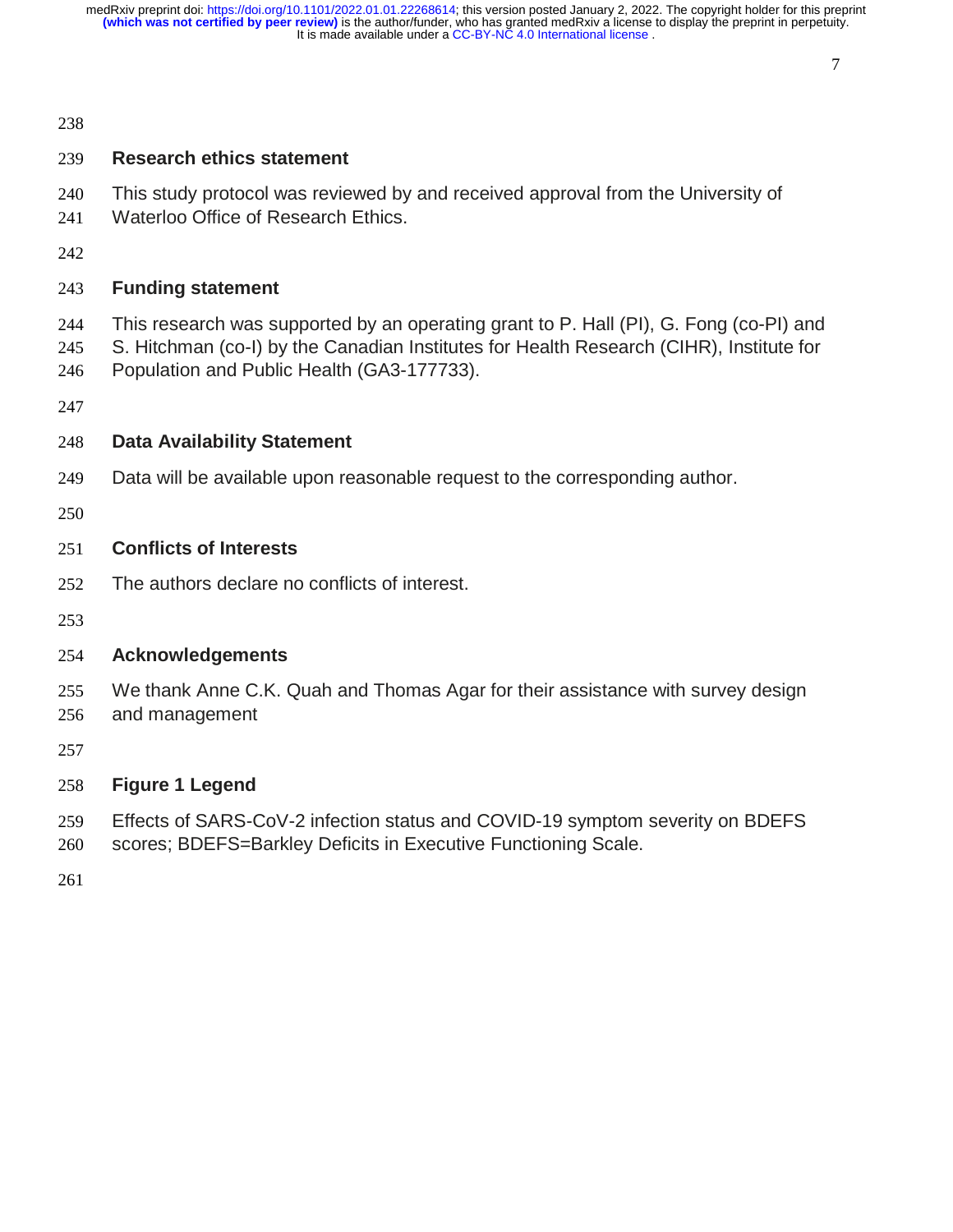#### 262 Table 1: Sample characteristics.

| <b>Variables</b>            | n    | %     | <b>Executive</b><br>function<br>(unadjusted)<br><b>Mean, 95% CI</b> | <b>Executive</b><br>function<br>(adjusted)<br><b>Mean, 95% CI</b> |
|-----------------------------|------|-------|---------------------------------------------------------------------|-------------------------------------------------------------------|
| Gender                      |      |       |                                                                     |                                                                   |
| Male                        | 747  | 39.27 |                                                                     |                                                                   |
| Female                      | 1155 | 60.73 |                                                                     |                                                                   |
| Age Group                   |      |       |                                                                     |                                                                   |
| 18-24                       | 313  | 16.46 |                                                                     |                                                                   |
| 25-39                       | 769  | 40.43 |                                                                     |                                                                   |
| 40-54                       | 820  | 43.11 |                                                                     |                                                                   |
| <b>Infection Status</b>     |      |       |                                                                     |                                                                   |
| Not infected                | 1599 | 84.07 | $1.62$ (1.58, 1.66)                                                 | $1.62$ (1.58, 1.66)                                               |
| Infected: Not at all severe | 57   | 3.00  | 1.72(1.52, 1.93)                                                    | 1.73(1.54, 1.91)                                                  |
| Infected: Slightly severe   | 46   | 2.42  | 1.78(1.44, 2.11)                                                    | 1.75 (1.45, 2.05)                                                 |
| Infected: Moderately        |      |       | 1.83 (1.60, 2.06)                                                   | 1.85 (1.63, 2.08)                                                 |
| severe                      | 51   | 2.68  |                                                                     |                                                                   |
| Infected: Very/extremely    |      |       |                                                                     | 2.29 (1.82, 2.76) 2.32 (1.85, 2.78)                               |
| severe                      | 21   | 1.10  |                                                                     |                                                                   |
| Not stated                  | 128  | 6.73  |                                                                     | $1.64$ (1.46, 1.81) 1.63 (1.47, 1.80)                             |

Note: Executive dysfunction mean is the average of the four BDEFS items. Participants who had no COVID-19 symptoms, but tested positive for SARS-CoV-2, were classified as "not at all severe". The adjusted parameters are adjusted by sex and group. Table 1 266 includes the sample used in the current analysis  $(N = 1,902)$ .

267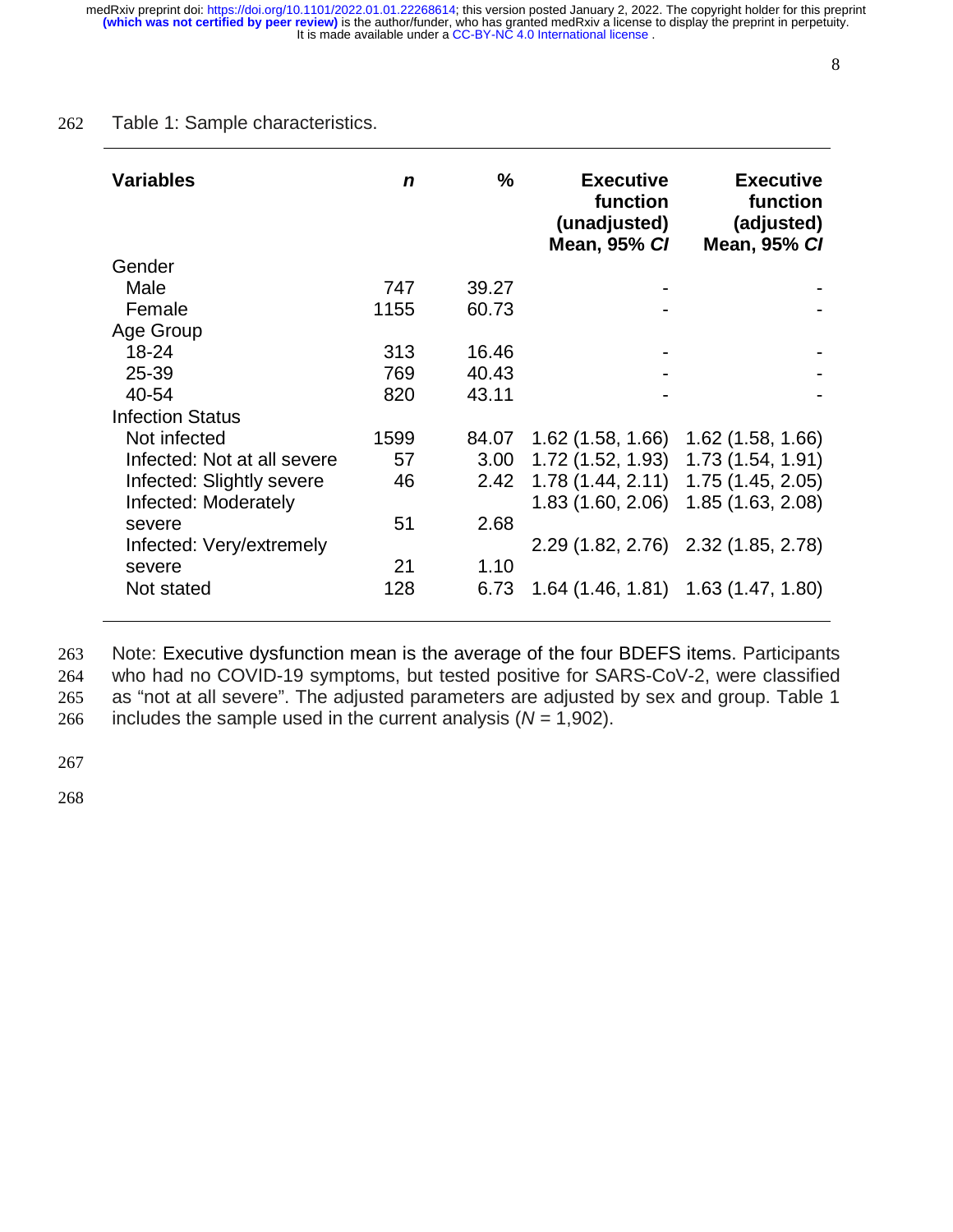- 269 Table 2: Regression analysis predicting BDEFS scores from demographics, SARS-
- 270 CoV-2 infection status and symptom severity.

| <b>Variables</b>                 | <b>Beta (95% CI)</b>        | p       |
|----------------------------------|-----------------------------|---------|
| Gender                           |                             |         |
| Male                             | 0.15(0.07, 0.22)            | < 0.001 |
| Female                           | Ref                         | Ref     |
| Age Group                        |                             |         |
| $18 - 24$                        | 0.30(0.19, 0.41)            | < 0.001 |
| 25-39                            | $0.06$ ( $-0.02$ , $0.14$ ) | 0.138   |
| 40-54                            | Ref                         | Ref     |
| <b>COVID-19 Infection Status</b> |                             |         |
| Not infected                     | Ref                         | Ref     |
| Infected: Not at all severe      | $0.10$ ( $-0.09$ , $0.29$ ) | 0.284   |
| Infected: Slightly severe        | $0.13$ ( $-0.17$ , $0.42$ ) | 0.406   |
| Infected: Moderately severe      | 0.23(0.00, 0.46)            | 0.047   |
| Infected: Very/Extremely severe  | 0.69(0.22, 1.16)            | 0.004   |
| Not stated                       | $0.01$ ( $-0.16$ , $0.18$ ) | 0.903   |
|                                  |                             |         |
|                                  |                             |         |
|                                  |                             |         |
|                                  |                             |         |

272 273

- 274
- 275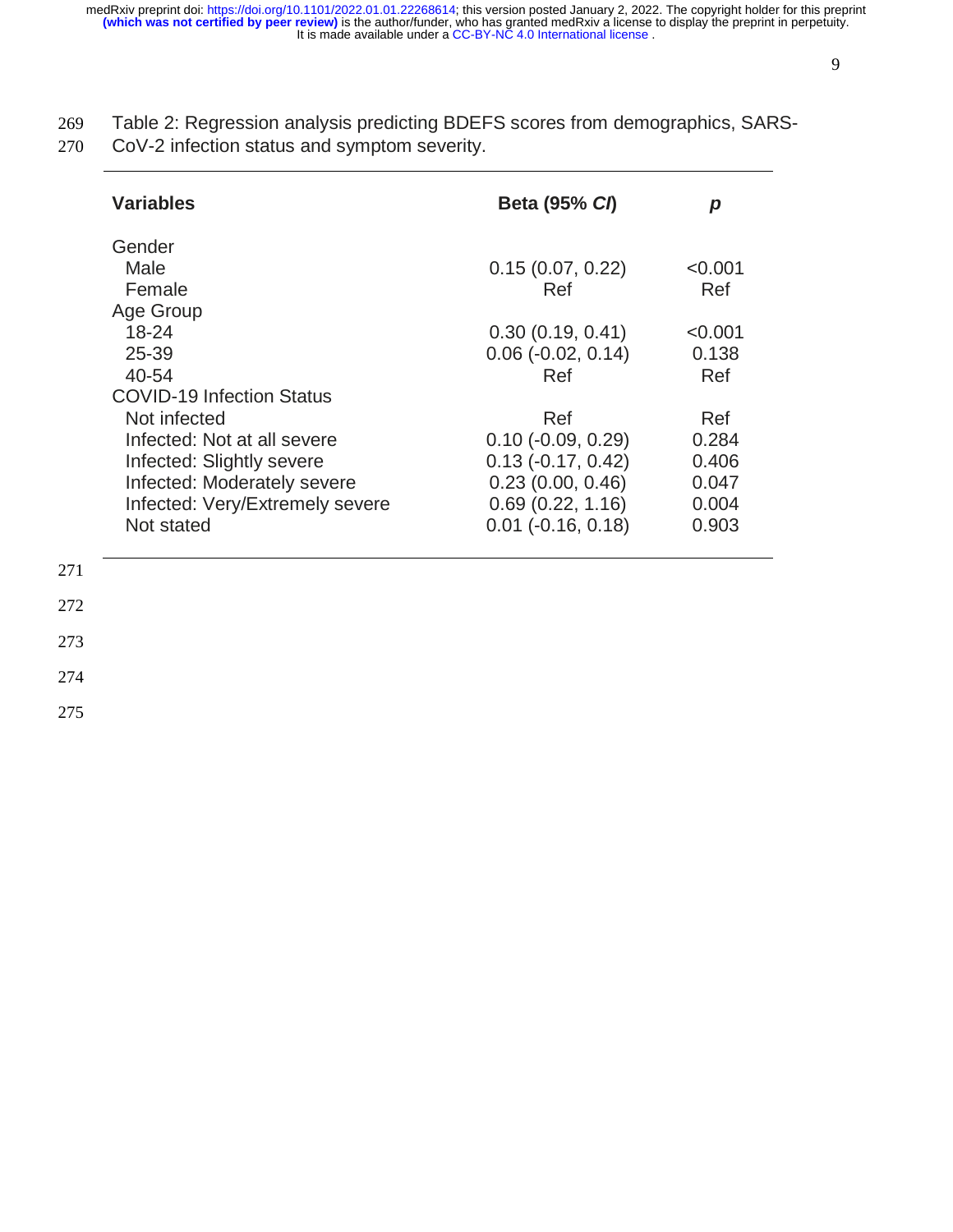# **Author Contributions**

PH, GF and SH conceived the study, planned and oversaw the statistical analyses, and wrote the final draft. GM planned and completed all statistical analyses and contributed

to the writing of the final draft. MNS and AH contributed to the writing of the final draft.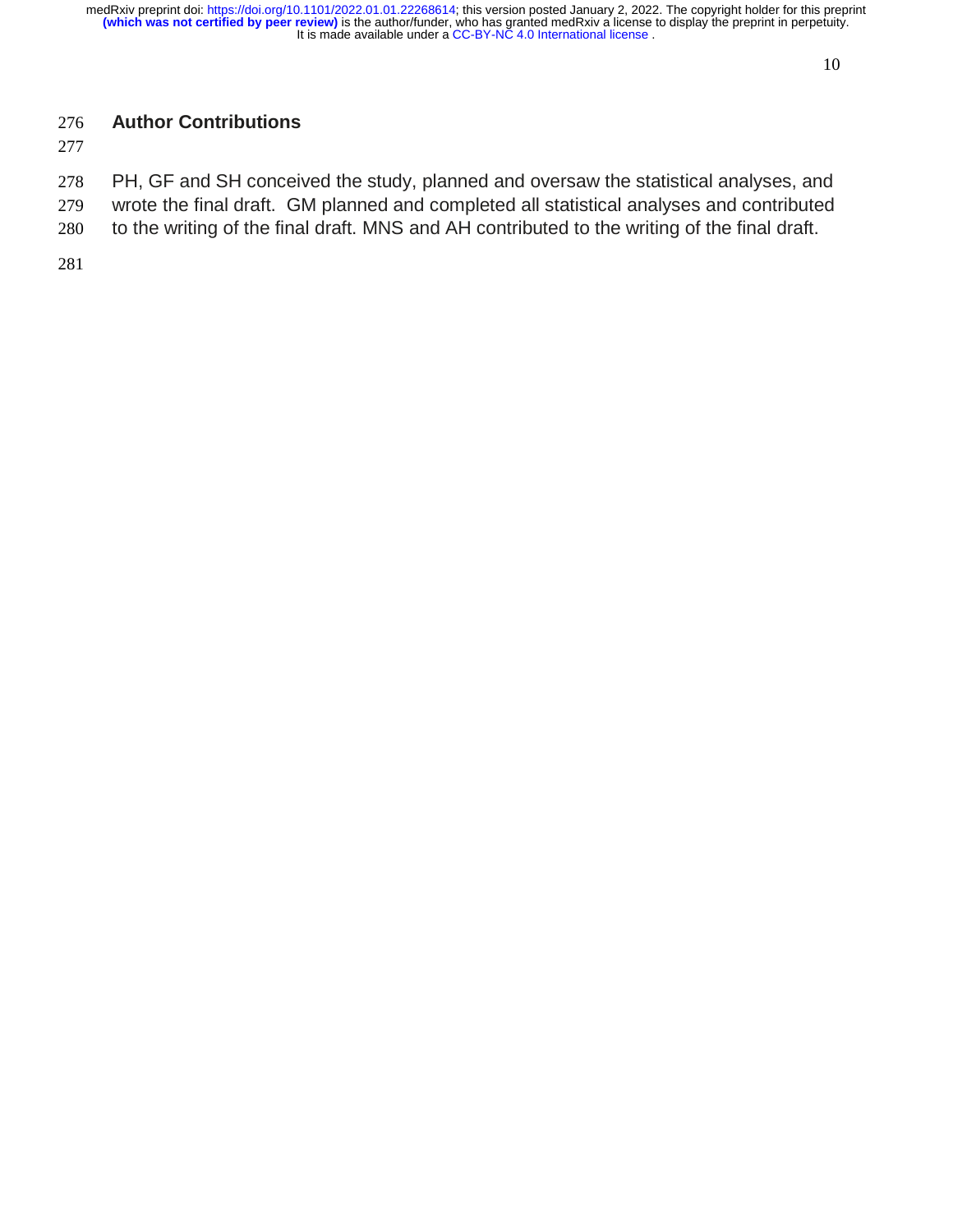#### References

- 1. Boldrini M, Canoll PD, Klein RS. How COVID-19 Affects the Brain. JAMA Psychiatry. 2021;78(6):682. doi:10.1001/jamapsychiatry.2021.0500
- 2. Mao L, Jin H, Wang M, et al. Neurologic Manifestations of Hospitalized Patients With Coronavirus Disease 2019 in Wuhan, China. JAMA Neurol. 2020;77(6):683-690. doi:10.1001/jamaneurol.2020.1127
- 3. McFadyen JD, Stevens H, Peter K. The Emerging Threat of (Micro)Thrombosis in COVID-19 and Its Therapeutic Implications. Circ Res. 2020;127(4):571-587. doi:10.1161/CIRCRESAHA.120.317447
- 4. Nauen DW, Hooper JE, Stewart CM, Solomon IH. Assessing Brain Capillaries in Coronavirus Disease 2019. JAMA Neurol. 2021;78(6):760-762. doi:10.1001/jamaneurol.2021.0225
- 5. Ritchie K, Chan D. The emergence of cognitive COVID. World Psychiatry. 2021;20(1):52- 53. doi:10.1002/wps.20837
- 6. Solomon T. Neurological infection with SARS-CoV-2 the story so far. Nat Rev Neurol. 2021;17(2):65-66. doi:10.1038/s41582-020-00453-w
- 7. Jaywant A, Vanderlind WM, Alexopoulos GS, Fridman CB, Perlis RH, Gunning FM. Frequency and profile of objective cognitive deficits in hospitalized patients recovering from COVID-19. Neuropsychopharmacology. 2021;46(13):2235-2240. doi:10.1038/s41386-021- 00978-8
- 8. Ladds E, Rushforth A, Wieringa S, et al. Persistent symptoms after Covid-19: qualitative study of 114 "long Covid" patients and draft quality principles for services. BMC Health Serv Res. 2020;20(1):1144. doi:10.1186/s12913-020-06001-y
- 9. Rubin R. As Their Numbers Grow, COVID-19 "Long Haulers" Stump Experts. JAMA. 2020;324(14):1381-1383. doi:10.1001/jama.2020.17709
- 10. Becker JH, Lin JJ, Doernberg M, et al. Assessment of Cognitive Function in Patients After COVID-19 Infection. JAMA Netw Open. 2021;4(10):e2130645. doi:10.1001/jamanetworkopen.2021.30645
- 11. Liu YH, Wang YR, Wang QH, et al. Post-infection cognitive impairments in a cohort of elderly patients with COVID-19. Mol Neurodegener. 2021;16(1):48. doi:10.1186/s13024- 021-00469-w
- 12. Almeria M, Cejudo JC, Sotoca J, Deus J, Krupinski J. Cognitive profile following COVID-19 infection: Clinical predictors leading to neuropsychological impairment. Brain Behav Immun - Health. 2020;9:100163. doi:10.1016/j.bbih.2020.100163
- 13. Hampshire A, Trender W, Chamberlain SR, et al. Cognitive Deficits in People Who Have Recovered from COVID-19 Relative to Controls: An N=84,285 Online Study.; 2020:2020.10.20.20215863. doi:10.1101/2020.10.20.20215863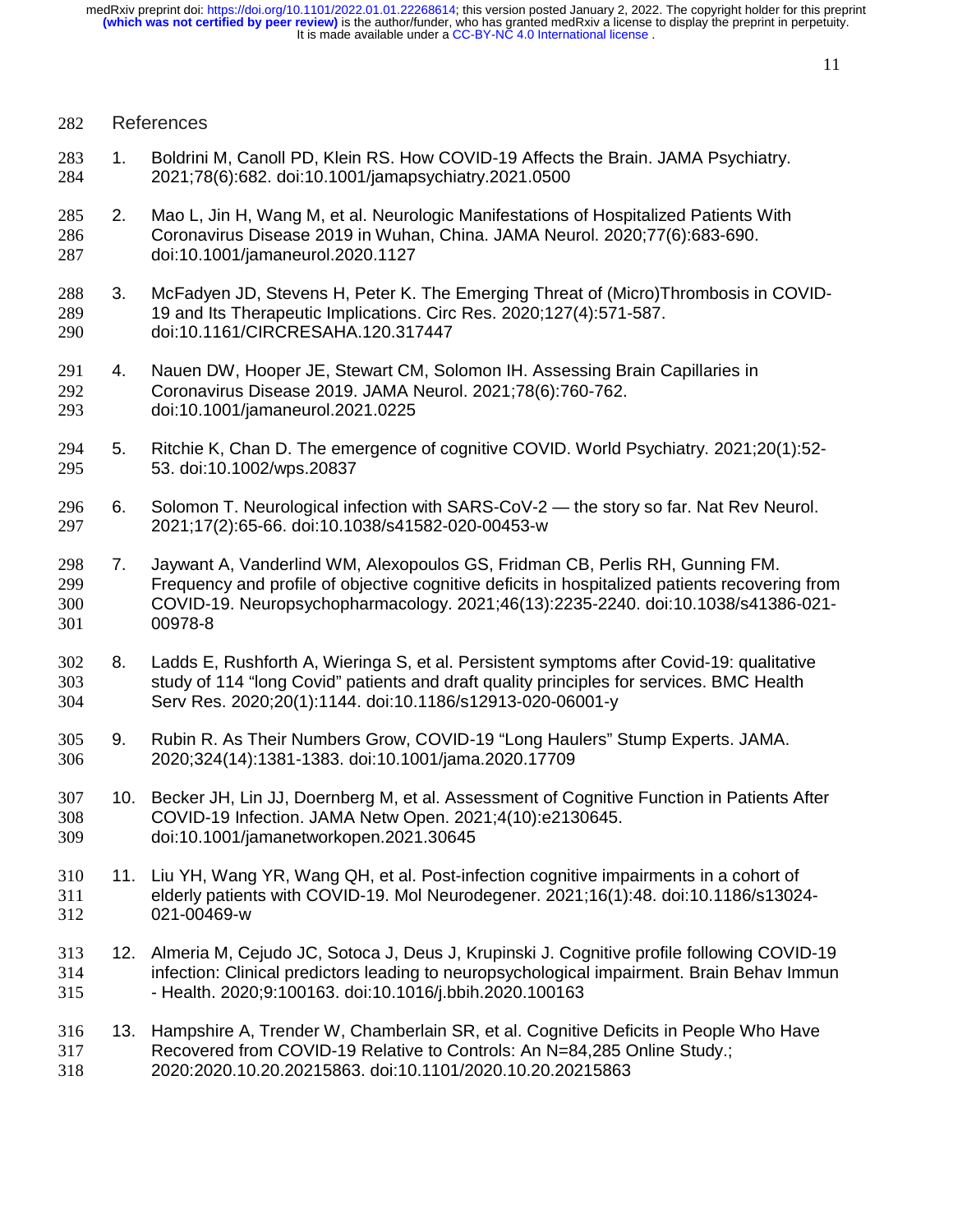- 14. Almeria M, Cejudo JC, Sotoca J, Deus J, Krupinski J. Cognitive profile following COVID-19 infection: Clinical predictors leading to neuropsychological impairment. Brain Behav Immun Health. 2020 Dec;9:100163. https://doi.org/10.1016/j.bbih.2020.100163
- 15. Hall PA, Fong GT, Hitchman SC, Quah ACK, Agar T, Meng G, Ayaz H, Dore BP, Sakib MN, Hudson A, Boudreau C. The Canadian COVID-19 Experiences Project: Design and Protocol. medRxiv, 2021; https://medrxiv.org/cgi/content/short/2021.12.24.21268387v1
- 325 16. Government of Canada. COVID-19 daily epidemiology update. Available at: https://health--19 daily epidemiology update. Available at: https://health-<br>idemiological-summary-covid-19-cases.html. Accessed<br>-infobase.canada.ca/covid-19/epidemiological-summary-covid-19-cases.html. Accessed December 30, 2022.
- 17. Barkley, Russell A. Barkley deficits in executive functioning scale (BDEFS). Guilford Press, 2011.
- 18. Howren MB, Suls J. The symptom perception hypothesis revised: depression and anxiety play different roles in concurrent and retrospective physical symptom reporting. Journal of personality and social psychology. 2011 Jan;100(1):182.
- 19. Czeisler MÉ. Mental health, substance use, and suicidal ideation during the COVID-19 pandemic—United States, June 24–30, 2020. MMWR Morb Mortal Wkly Rep [Internet] 2020;69:1049–57. Availableat: https://www.cdc.gov/mmwr/volumes/69/wr/mm6932a1.htm. Accessed January 19, 2021.
- 20. Xiong J, Lipsitz O, Nasri F, Lui LMW, Gill H, Phan L, Chen-Li D, Iacobucci M, Ho R, Majeed A, McIntyre RS. Impact of COVID-19 pandemic on mental health in the general population: a systematic review. J Affect Disord 2020;277:55–64.
- 21. Duan L, Shao X, Wang Y, Huang Y, Miao J, Yang X, Zhu G. An investigation of mental health status of children and adolescents in China during the outbreak of COVID-19. J Affect Disord 2020;275:112–8.
- 22. Daly M, Sutin AR, Robinson E. Longitudinal changes in mental health and the COVID-19 pandemic: evidence from the UK Household Longitudinal Study. Psychol Med 2020;1–10.
- 23. Hall PA, Sheeran P, Fong GT, Cheah CS, Oremus M, Liu-Ambrose T, Sakib MN, Butt ZA, Ayaz H, Jandu N, Morita PP. Biobehavioral aspects of the COVID-19 pandemic: A review. Psychosomatic medicine. 2021 May;83(4):309.
- 24. Goenka A, Michael BD, Ledger E, Hart IJ, Absoud M, Chow G, Lilleker J, Lunn M, McKee D, Peake D, Pysden K, Roberts M, Carrol ED, Lim M, Avula S, Solomon T, Kneen R. Neurological manifestations of influenza infection in children and adults: results of a national british surveillance study. Clin Infect Dis 2014;58:775–84.
- 25. Kim JE, Heo JH, Kim HO, Song SH, Park SS, Park TH, Ahn JY, Kim MK, Choi JP. Neurological complications during treatment of Middle East respiratory syndrome. J Clin Neurol 2017;13:227–33.
- 26. Barreto de Araújo TV, Rodrigues LC, de Alencar Ximenes RA, de Barros Miranda-Filho D, Montarroyos UR, Lopes de Melo AP, Valongueiro S, de Fátima Pessoa Militão de Albuquerque M, Souza WV, Braga C, Filho SPB, Cordeiro MT, Vazquez E, Di Cavalcanti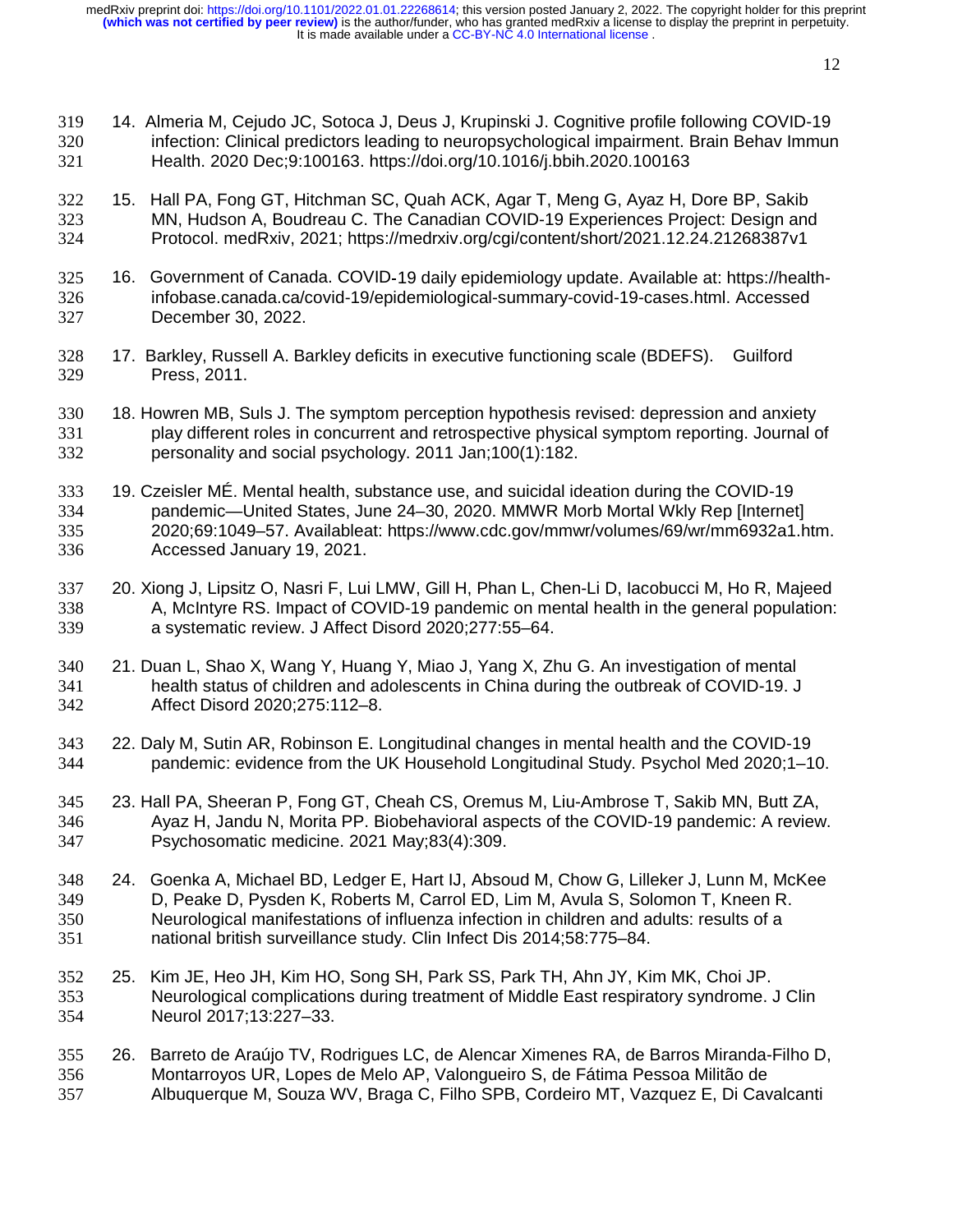- Souza Cruz D, Henriques CMP, Bezerra LCA, da Silva Castanha PM, Dhalia R, Marques-Júnior ETA, Martelli CMT. Association between Zika virus infection and microcephaly in Brazil, January to May, 2016: preliminary report of a case-control study. Lancet Infect Dis 2016;16:1356–63.
- 27. Berger JR, Houff S. Neurological complications of herpes simplex virus type 2 infection. Arch Neurol 2008;65:596–600.
- 28. Gilden DH, Kleinschmidt-DeMasters BK, LaGuardia JJ, Mahalingam R, Cohrs RJ. Neurologic complications of the reactivation of varicella-zoster virus. N Engl J Med 2000;342:635–45.
- 29. Christie B. Covid-19: Early studies give hope omicron is milder than other variants. BMJ 2021;375:n3144
- 30. Abdullah F, Myers J, Basu D, Tintinger G, Ueckermann V, Mathebula M, Ramlall R, Spoor S, de Villiers T, Van der Walt Z, Cloete J. Decreased severity of disease during the first global omicron variant covid-19 outbreak in a large hospital in Tshwane, South Africa. International Journal of Infectious Diseases. 2021 Dec 28.
- 31. Sheikh A, Kerr S, Woolhouse M, McMenamin J, Robertson C. Severity of omicron variant 374 of concern and vaccine effectiveness against symptomatic disease: national cohort with<br>375 externe ested test negative design study in Scotland. nested test negative design study in Scotland. https://www.research.ed.ac.uk/en/publications/severity-of-omicron-variant-of-concern-and-vaccine-effectiveness-
- 
- 
-